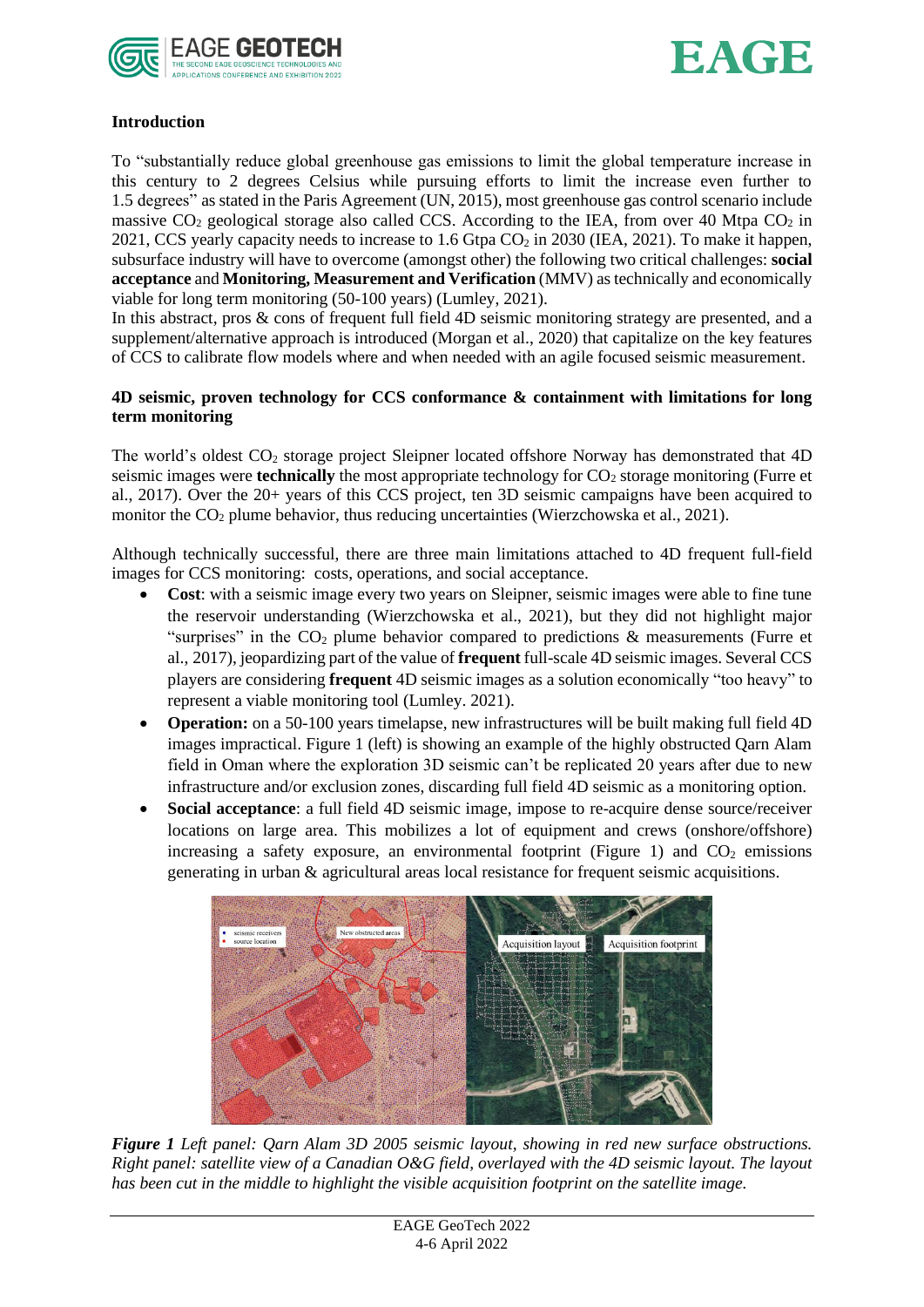



Finally, some areas are known to be seasonally impractical for full field seismic operations preventing seismic monitoring even if needed. As an example, the seismic Canadian season is winter while it is summer for the North Sea, preventing 4D seismic acquisitions for more than half a year in both cases.

### **CCS key features enabling flow model-based monitoring**

MMV are part of several regulations (US EPA, EU CCS Directive 2009/31/EC) with strong focus on conformance, containment & contingency (Furre et al., 2017). For the two first criteria, operators need to convince regulator that they **understand the behavior of the CO<sup>2</sup> plume anytime & anywhere**. To do so in an economically and environmentally sustainable way, we propose to capitalize on the following two CCS specific features:

- **Simple reservoir model:** as geological methane gas storage, CCS sites are targeting simple geology to offer maximum safety.
- **Strong sensitivity to seismic measurements:** CO<sub>2</sub> injection is generating a strong 4D seismic response enabling very frequent reliable seismic detections (monthly) (Lumley. 2021) (Furre et al., 2017) (Wierzchowska et al., 2021) (Li et al., 2013). To illustrate how quickly a 4D seismic signal could be generated by a  $CO<sub>2</sub>$  injection, we present in Figure 2 a Petro Elastic Modeling (PEM) done on a depleted oil field turned into a CCS project.



*Figure 2 Simulation of the 4D acoustic seismic response in terms of time shift values. The red curve shows a -0,8ms time shift (monitor -base) generated by +15 years of production. The green curve is showing a 2ms time shift with just a 10% CO2 saturation increase achieved in two months.* 

#### **Strategy: certify flow models & predictions with focused detection to rely on them**

Dynamic flow model is a key tool for CCS conformance & containment prediction. Operators are investing  $\&$  developing them to better accommodate  $CO<sub>2</sub>$  fluid behavior. Considering the strong sensitivity of seismic measurements to  $CO<sub>2</sub>$ , it is doable to frequently verify & calibrate flow models to avoid any major surprises. Simple reservoir model should limit the number of calibration points to be monitored simultaneously.

These points (that are called Spots) will vary during the CCS life of field and required an agile noninvasive solution. Observation wells are not optimal for this purpose as they create integrity weaknesses and are not agile.

#### **We call this approach focused monitoring.**

Figure 3 illustrates how the monitoring of the Sleipner field could have looked like with a spot measurement approach (Al Khatib et al., 2021). Spot detection could have been compared with flow predictions.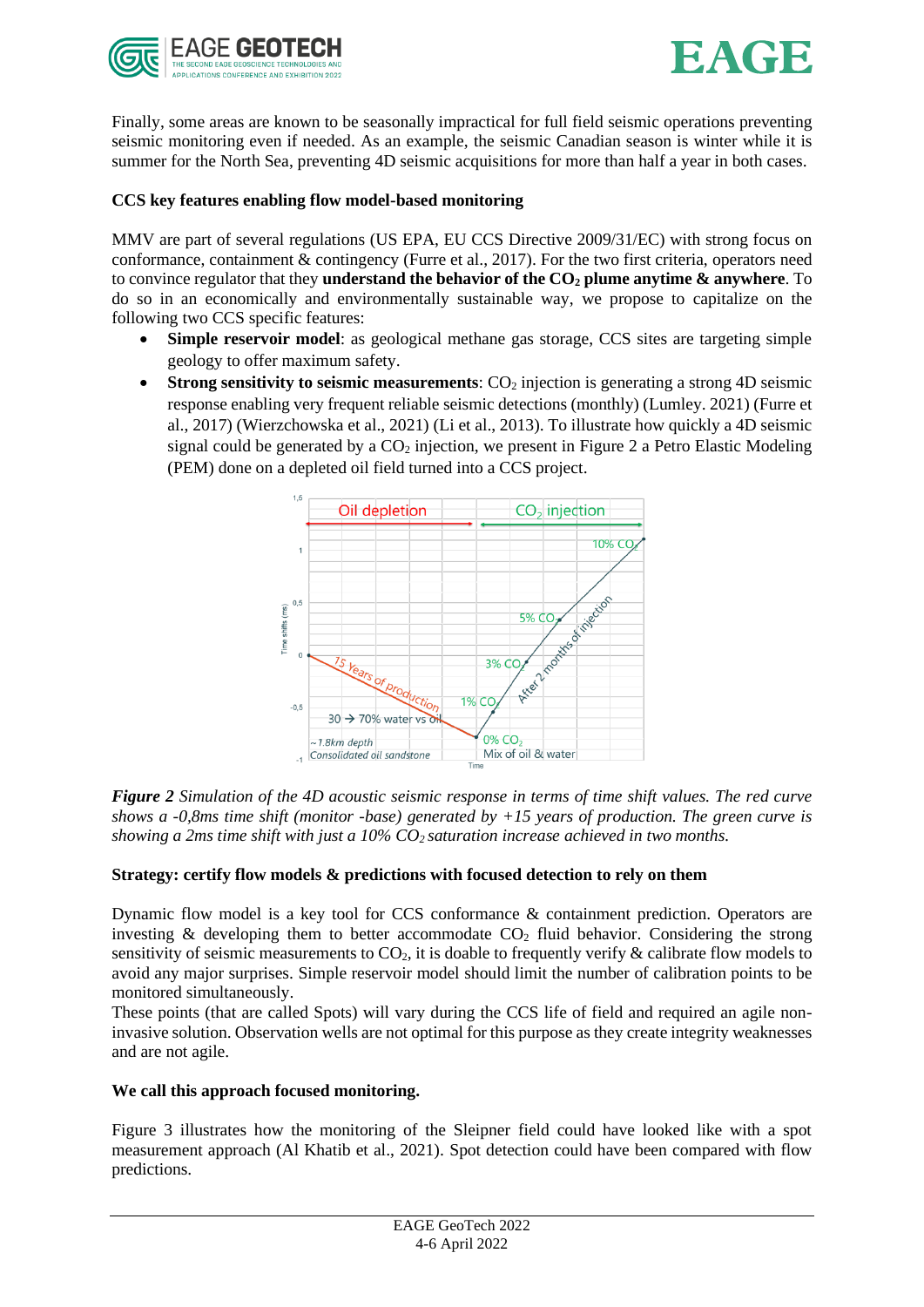





*Figure 3 Modeling of spots monitoring concept (Al Khatib et al., 2021). A: Time-lapse seismic images showing CO<sup>2</sup> detailed plume evolution. B: Modeling of a focused detection on critical spots of interest. Average 4D value had been taken to model the Spot 4D response.* 

If spot measurements are validating the same changes than models were able to predict, then models can be trusted. If not, a full field 4D seismic (for example) could be undertaken to correct models and predictions. By combining frequent and focused measurement with flow model predictions, CCS operators can demonstrate to the regulators that they understand the behavior of  $CO<sub>2</sub>$ .

## **Big data analysis to build a frugal focused seismic monitoring solution**

The focused frequent monitoring approach capitalizes on expensive and dense existing assets: exploration seismic, structural modeling & flow predictions. The optimal source and receiver location per spot is identified to detect a 4D signal (Morgan et al., 2020). The focused monitoring layout compared to full-field layout is illustrated on the Figure 4 with a real case example on  $CO<sub>2</sub>$  injection (Brun et al., 2022, unpubl. results).



*Figure 4 EOR CCS example of focused monitoring layout. Left, full field layout. Right, focused layout*

Equipment reduction in the field is massive (%1000), enabling a cost-efficient acquisition with more safety, less footprint and negligeable  $CO<sub>2</sub>$  emissions compared to conventional solutions. The solution can be operated in highly obstructed areas, adapted to future obstructions, be mobilized quickly wherever & whenever needed providing an agile solution. Frequent acquisitions (and even permanent) are economically and operationally possible to support flow model validation. Figure 5 is showing a detection result on two Spots in a CCS EOR example (Brun et al., 2022, unpubl. results) using a nonpermanent setup and legacy data as baseline (14 years old). These results could be considered as qualitative "virtual observation well" with capabilities to detect  $CO<sub>2</sub>$  arrival in and above the reservoir (for caprock integrity) in a kind of "on-off"  $CO<sub>2</sub>$  detection.